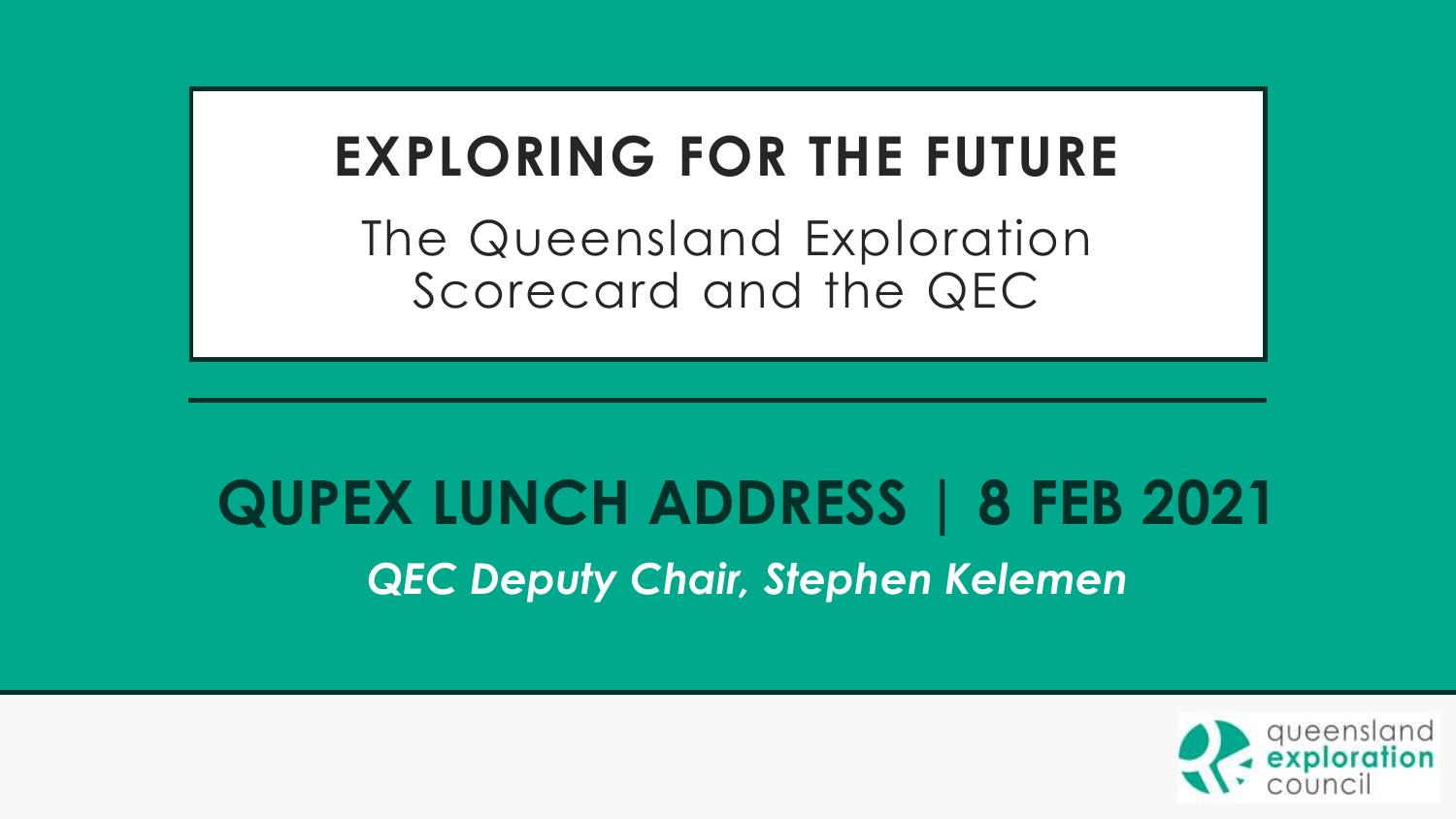### ABOUT QEC

Exploration arm & non-profit initiative of the QRC, est 2010

Focus on investment attraction to Qld resource industry and promotion of exploration

QEC Leadership Team oversee the work of the Secretariat to ensure objectives are met

## *The QEC supports explorers on their pathway to production*



GEC islaciós o specialit leurs el aplication arperis una share travalada and valuntes their hine to ha GEC.<br>• Chair - Deputy Chair (Whing) • Deputy Chair (Petroleum).

**GEC Secretarial** For district sites nowing at OBCN memorant by the Maketing and Events Manager and OBC Resource Pulsay Deads

#### **ITC Benegravent Consultor**

AC is governed by anotatest idshapement Contribue to custom the progress and volking gloops of the GEC. In entry telepothectives are not

Soletoons Working Group - Develops the graval GEC Exploration Scottcoat publication in pritariant contemporary and areas of **WICKS-MESSES** 650 Moldang Group - A new working group developed to other increased value to members while points by preducing condested BTD definerable fisioned, or

finds avoid print result are world.





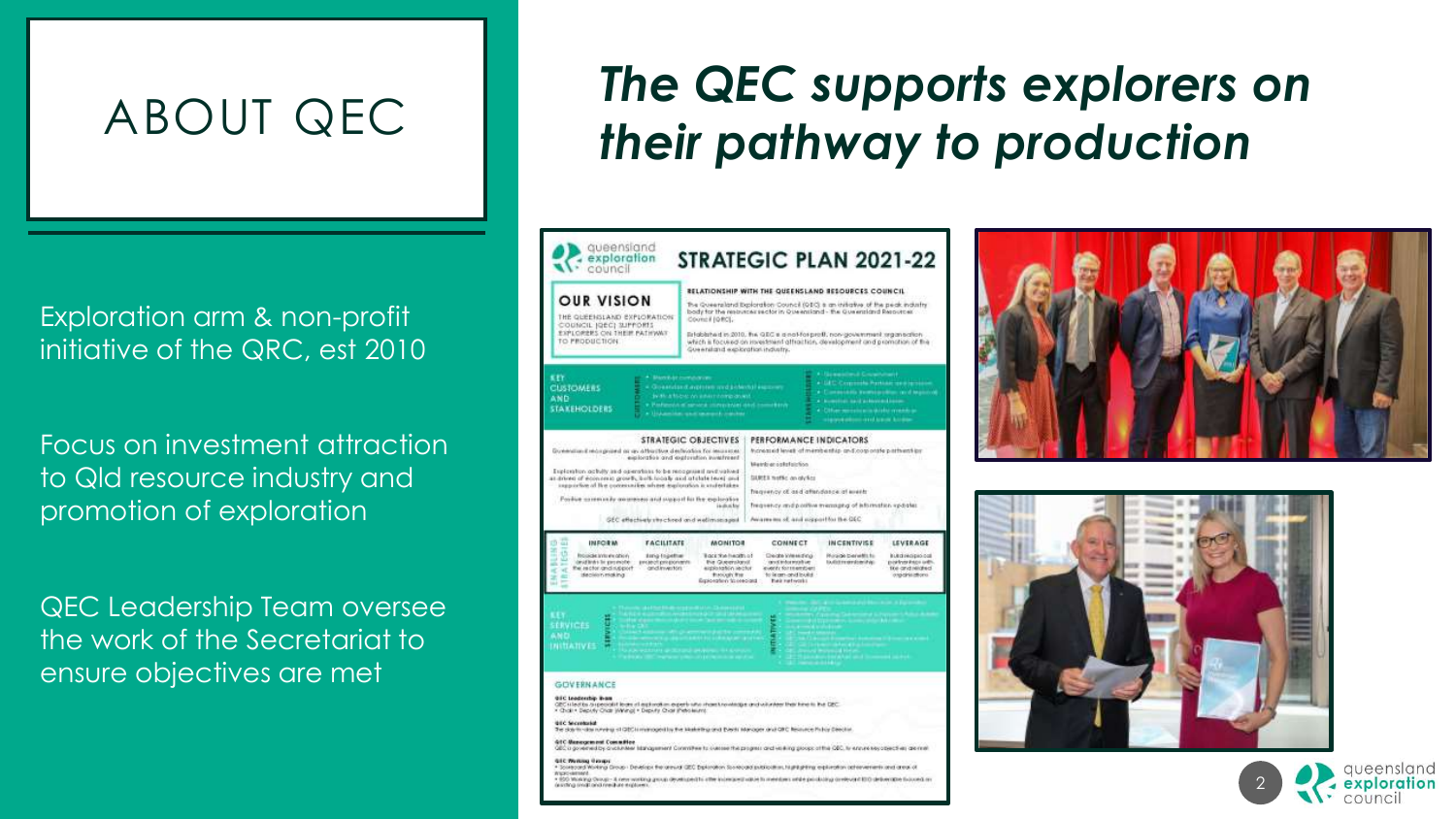## **QUEENSLAND EXPLORATION COUNCIL** LEADERSHIP TEAM



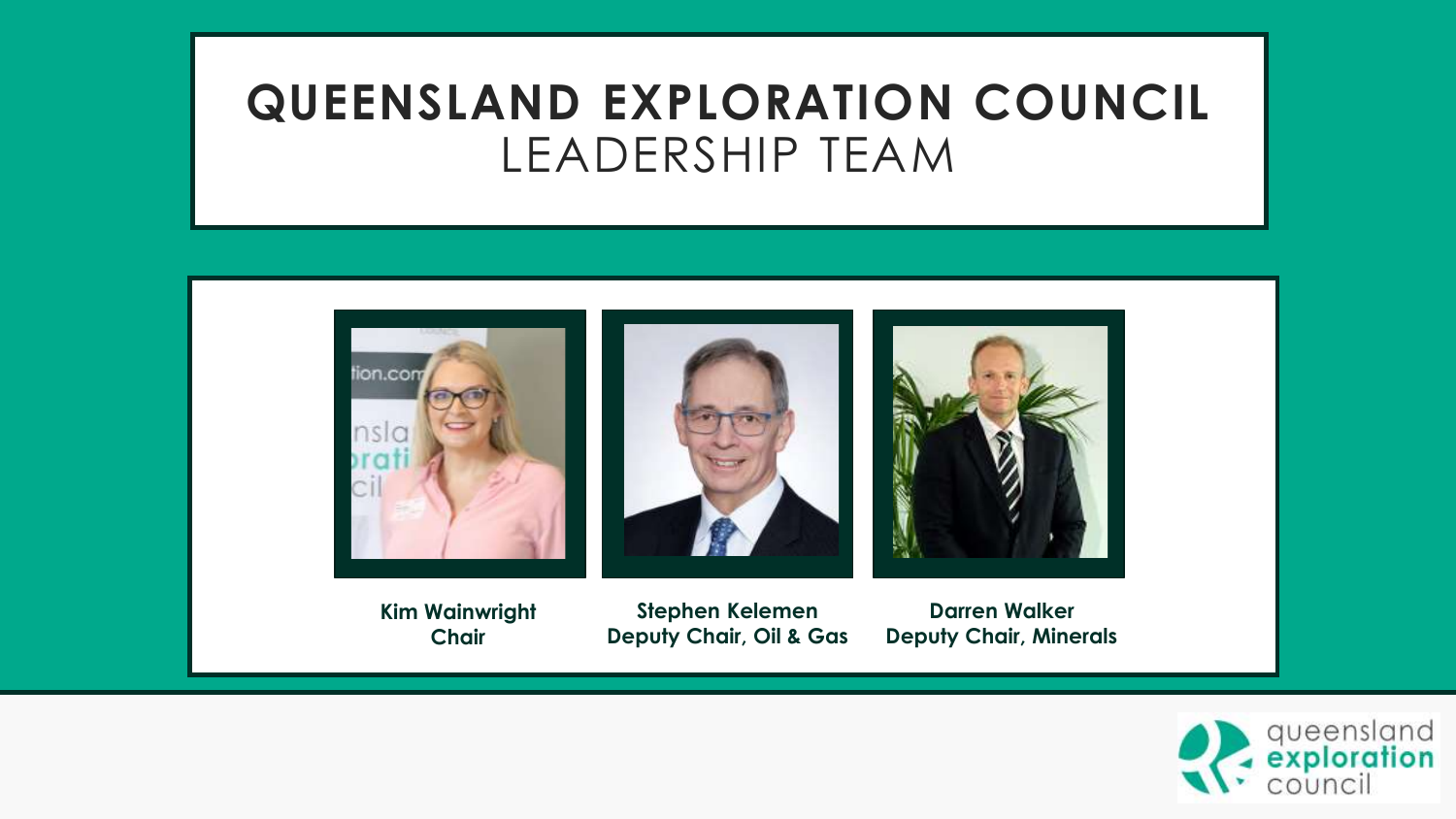## OUR MEMBERS

97 member companies across all commodities including producers, small-mid explorers, professional services and consultants.

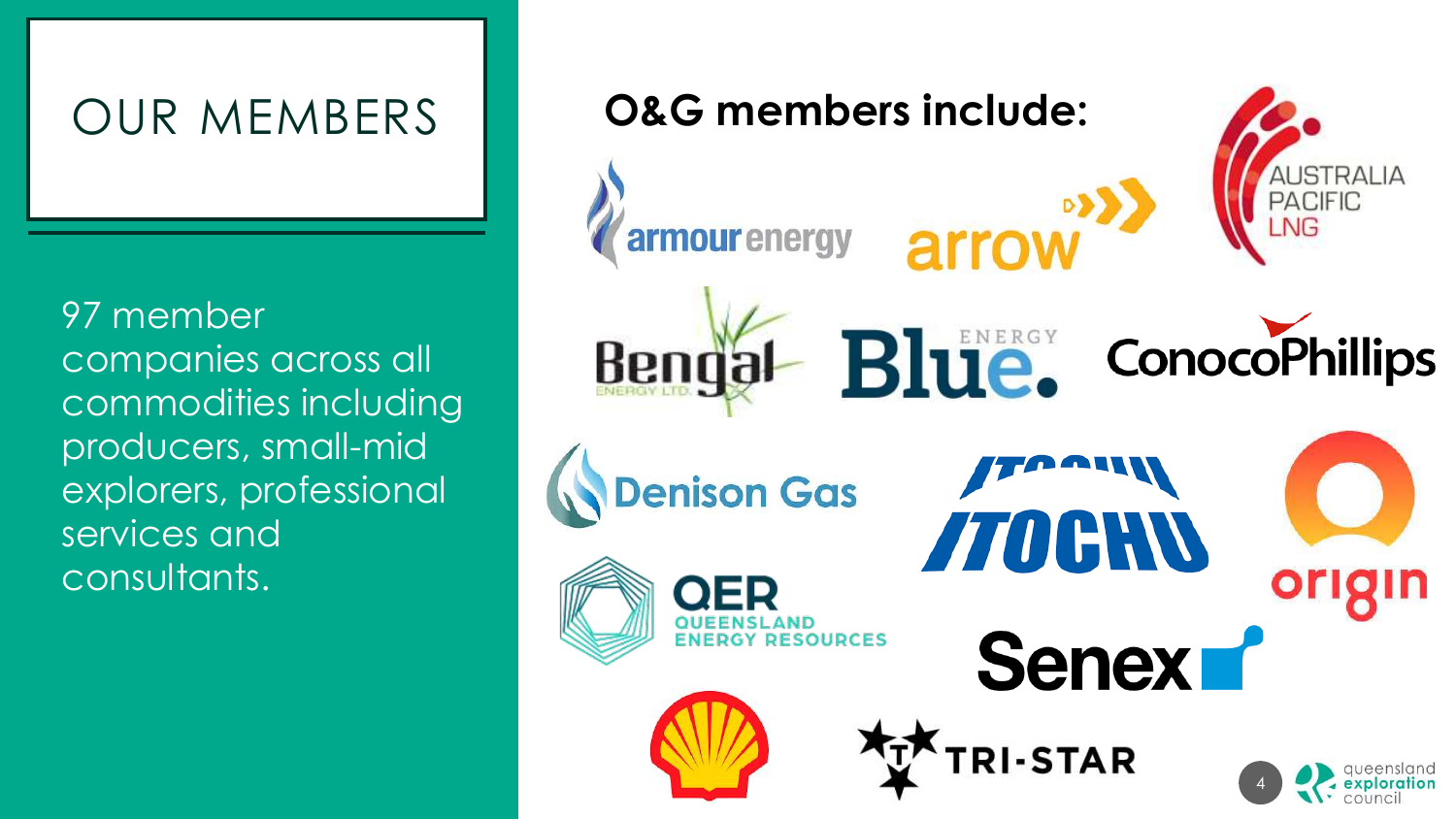



Provide info & links to promote exploration Bring together project proponents & investors Track industry health via Exploration Scorecal Events for members and industry

Benefits for members

Partner with related organisations

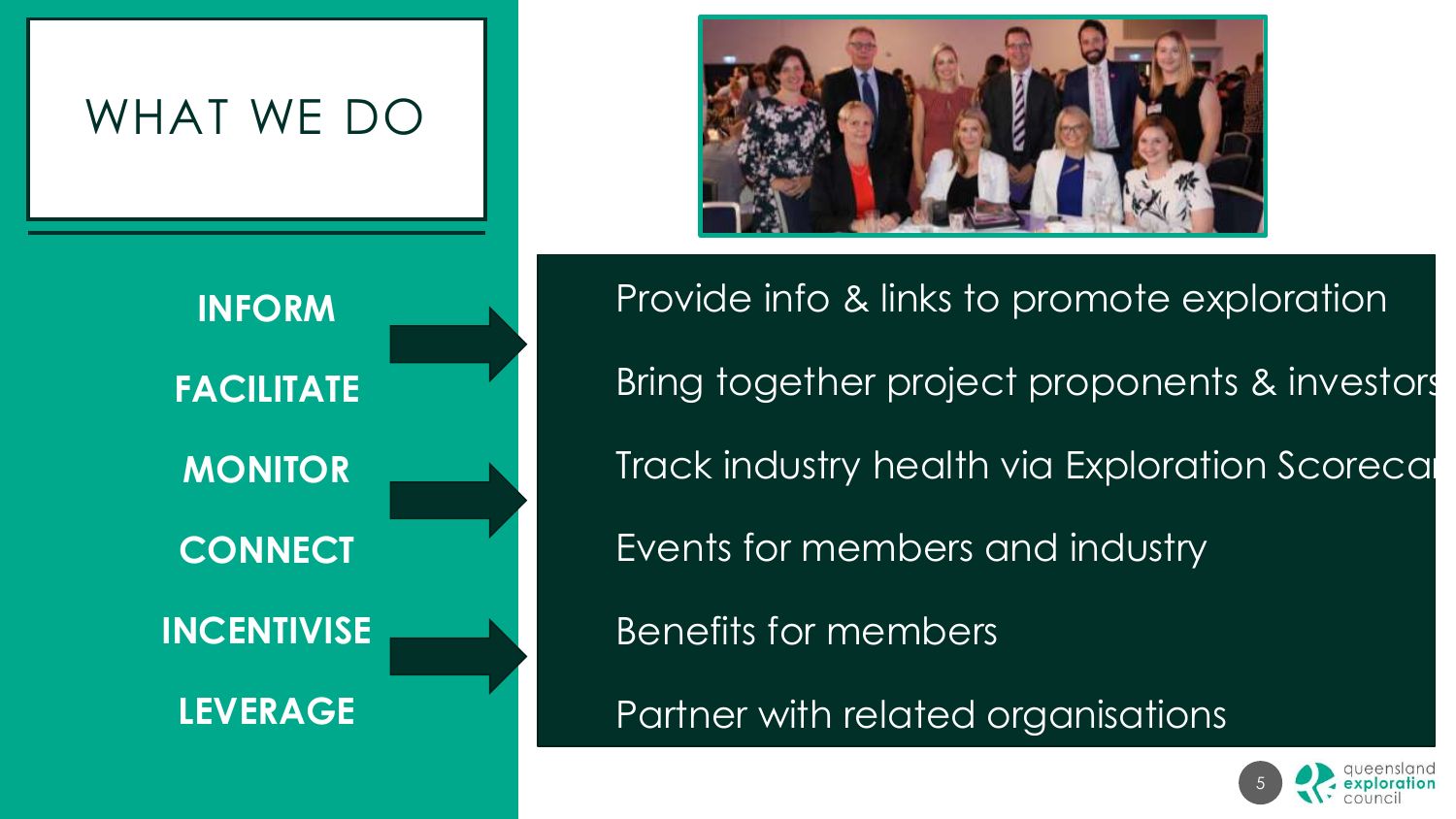#### **KEY INITIATIVES – QUREX WEBSITE**



#### **QUEENSLAND RESOURCES & EXPLORATION GATEWAY**

One-stop-shop for all things exploration & investment in Qld

Discover a world of quality contributed content as you learn, explore, invest and connect via **The Gateway Library**

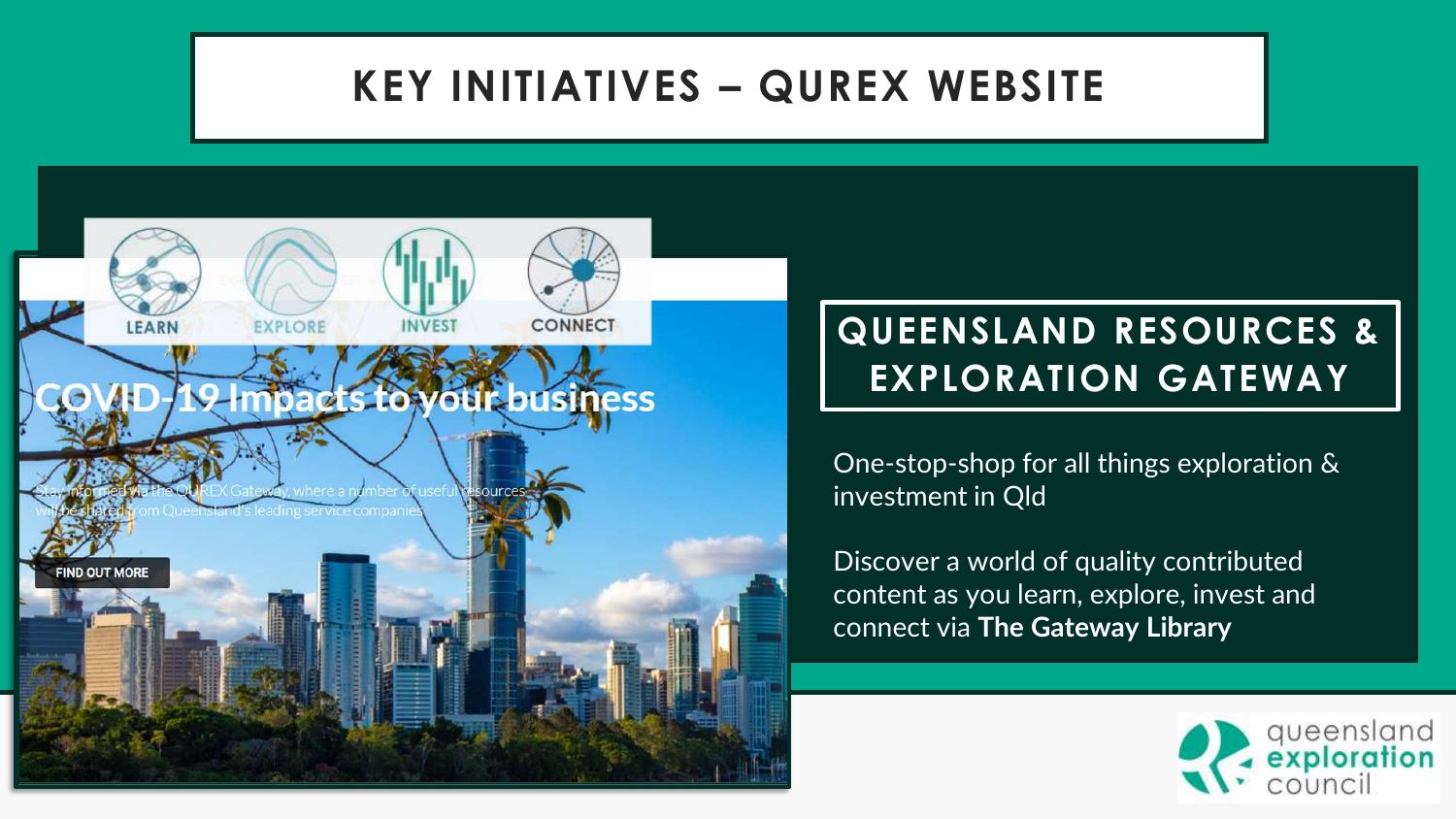### **KEY INITIATIVES – EVENTS FOR INDUSTRY & INVESTORS**



- Quarterly Investment Showcase
- Quarterly QE-Connect Luncheon
- Annual Technical Forum
- Annual Breakfast & Scorecard Launch
- Bi-annual Member Briefings

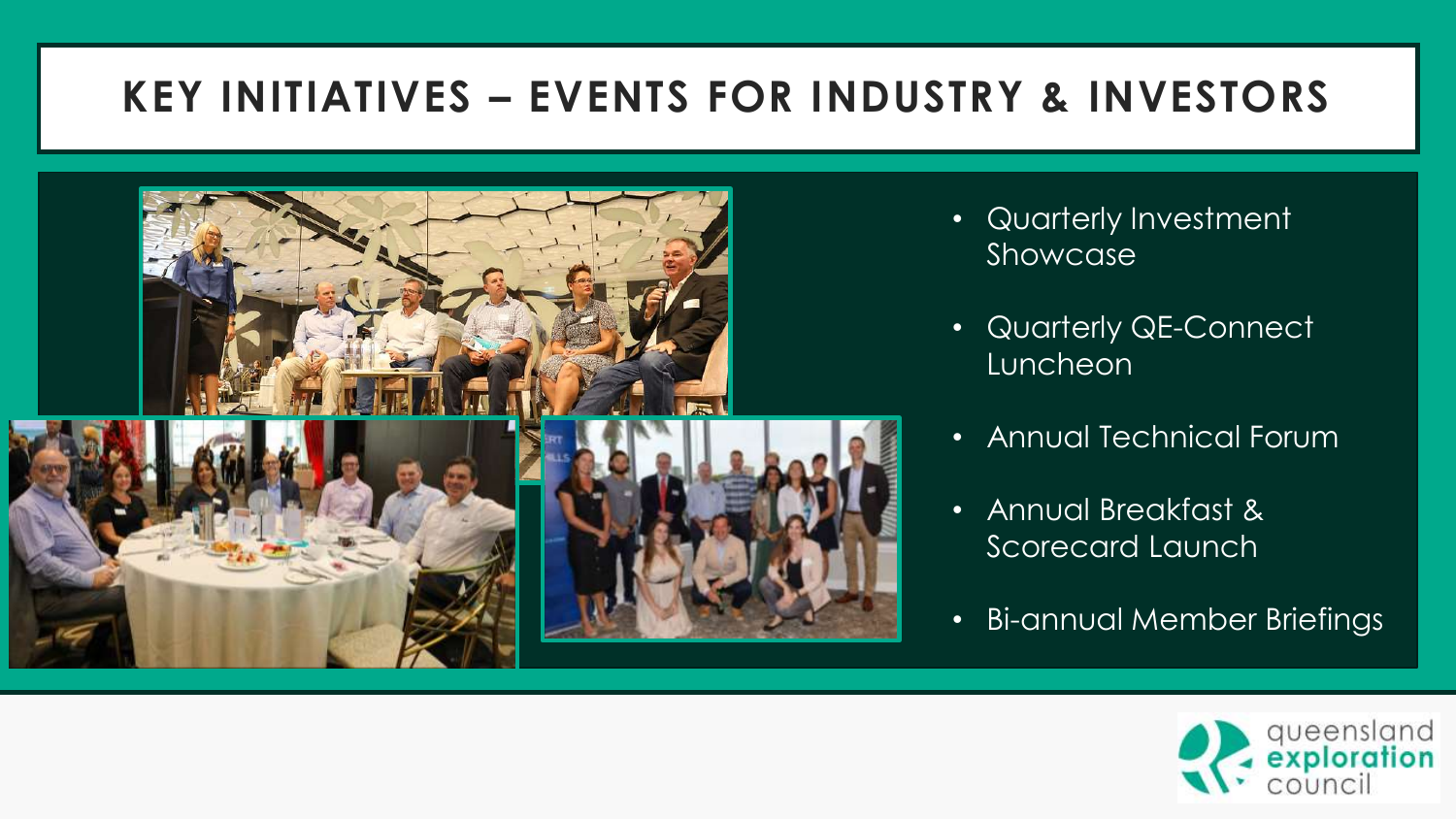### **QEC KEY INITIATIVES – QLD EXPLORATION SCORECARD**



#### **RESOURCING THE FUTURE**

11<sup>th</sup> annual publication, tracks sentiment across 16 exploration policy categories and key indicators, driven by:

- Queensland's resource prospectivity and endowment;
- the price of key commodities;
- explorer and investor confidence; and
- policy and regulatory stability.

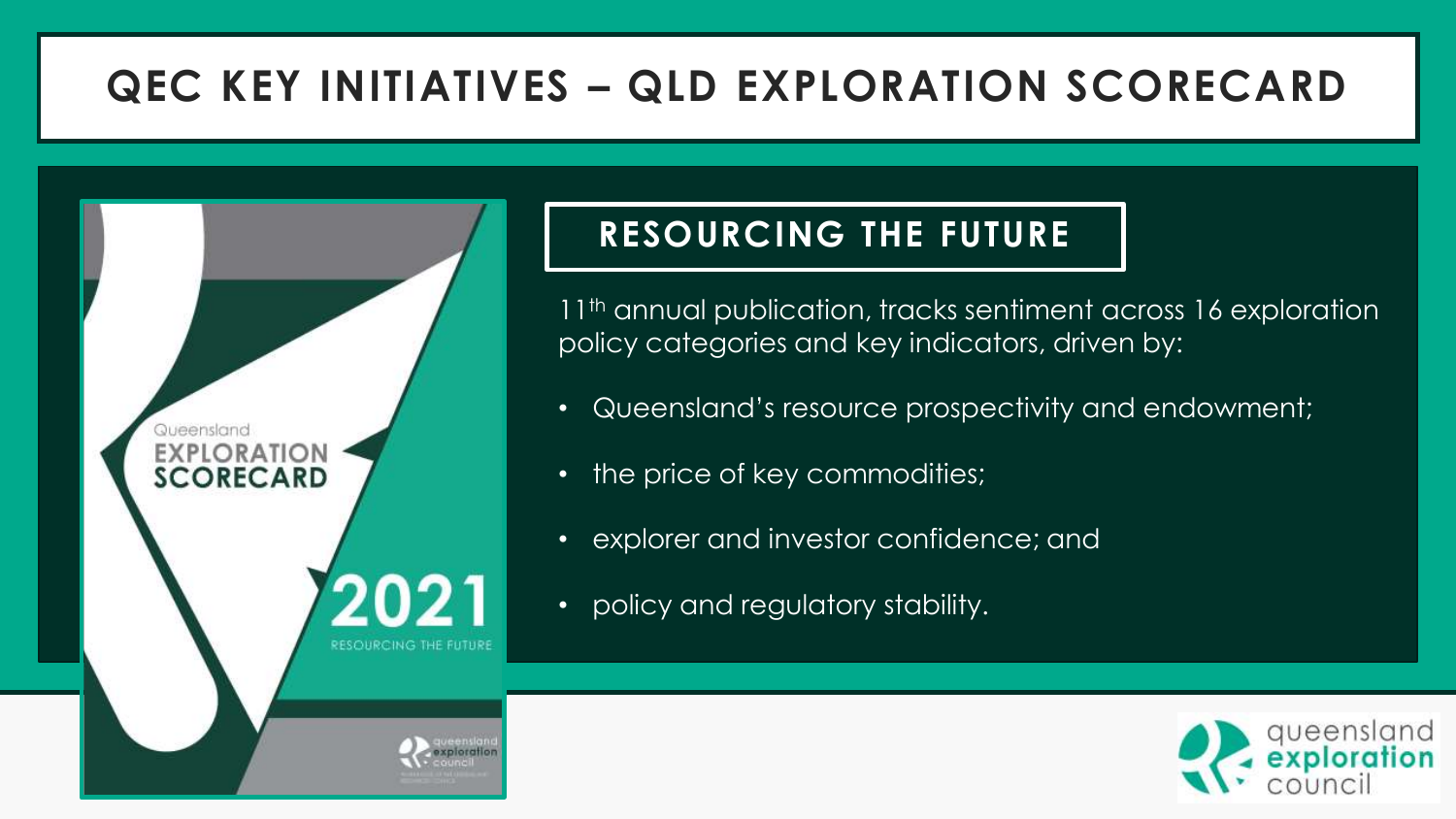#### **SCORECARD STRUCTURE**

#### **LEAD INDICATORS - FACTORS THAT DRIVE EXPLORATION ACTIVITY AND PERFORMANCE**

#### **LAG INDICATORS - MEASURING ACTUAL SUCCESS**



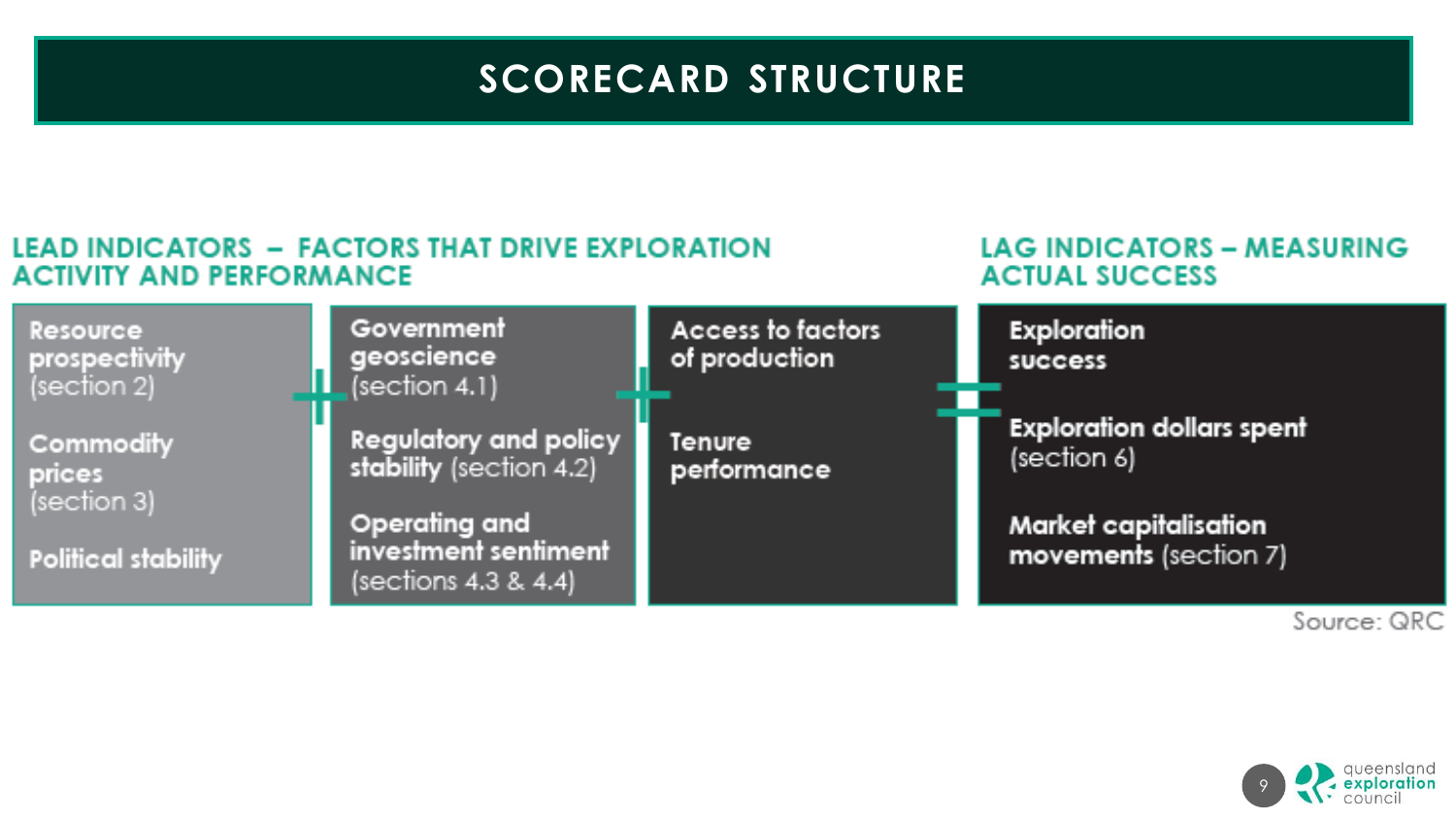#### **EXPLORATION EXPENDITURE IN QUEENSLAND 2010-21**



Source: ABS Mineral and Petroleum Exploration, Australia.

Note: The material reduction in petroleum exploration expenditure in 2015-16 was driven by the 2015 oil price crash

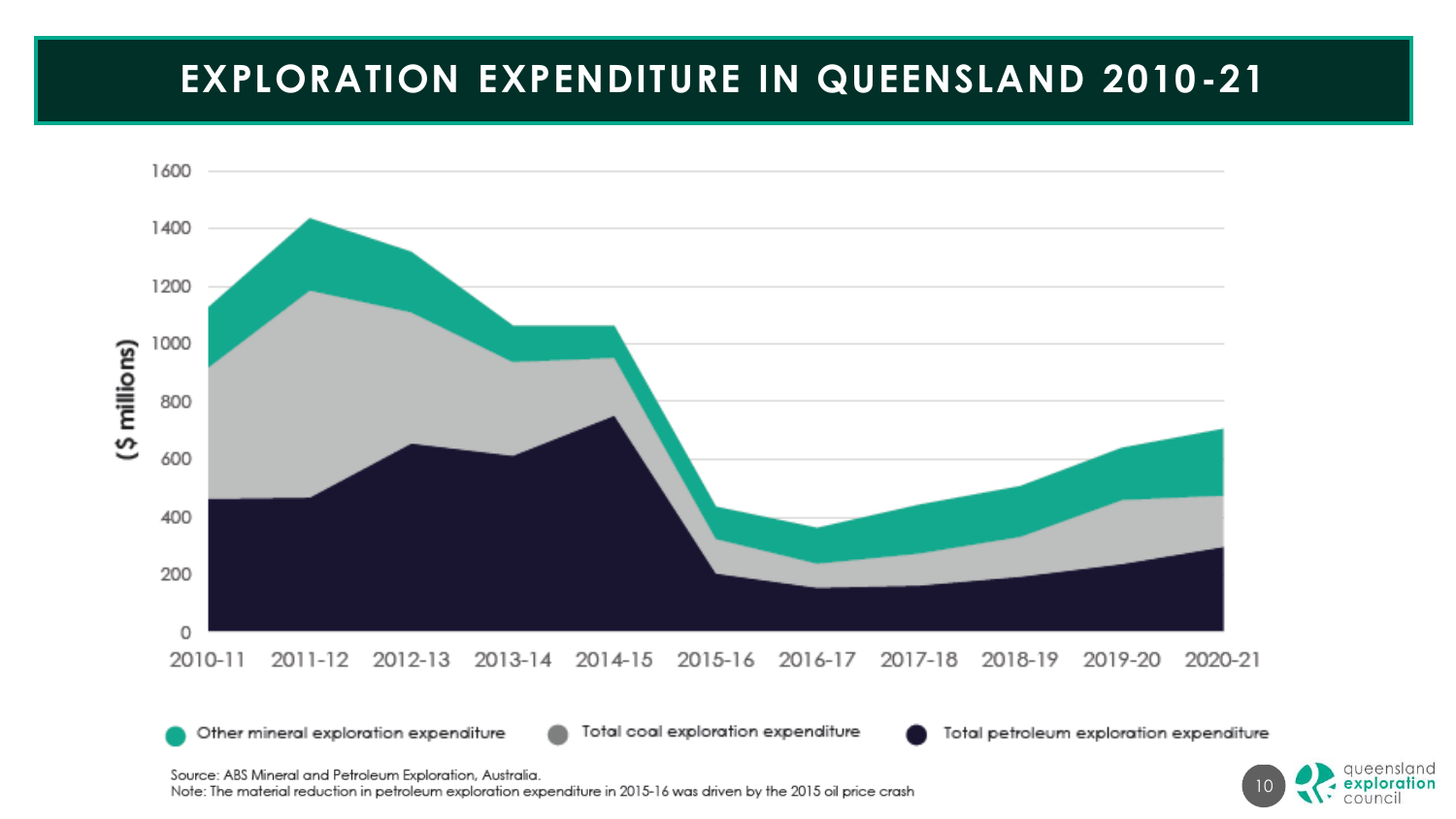#### **2020-21 EXPLORER SENTIMENT RANKINGS**

COVID-19 related issues Policy uncertainty • COVID-19 related factors Labour/skills availability had the most negative Environmental regulations Equipment availability impact on companies Conduct/compensation agreements operations in 2020-21 Native Title regulations Royalty and tax rates • Resources prospectivity Social licence was the highest scoring Land available for exploration category in 2020-21 Cultural Heritage regulations Government/departmental assistance Exploration permit processes • Access towards Access to investment capital investment capital Geoscientific data received its most positive Resources prospectivity rating in the Scorecard's  $-60$  $-50$  $-40$  $-30$  $-20$  $-10$  $10$ 20 30 11-year history Queensland **Communist Communist Communist Communist Communist Communist Communist Communist Communist Communist Communist Communist Communist Communist Communist Communist Communist Communist Communist Communist Communist** 

Net impact, from very negative (left of X-axis) to very positive (right of X-axis)

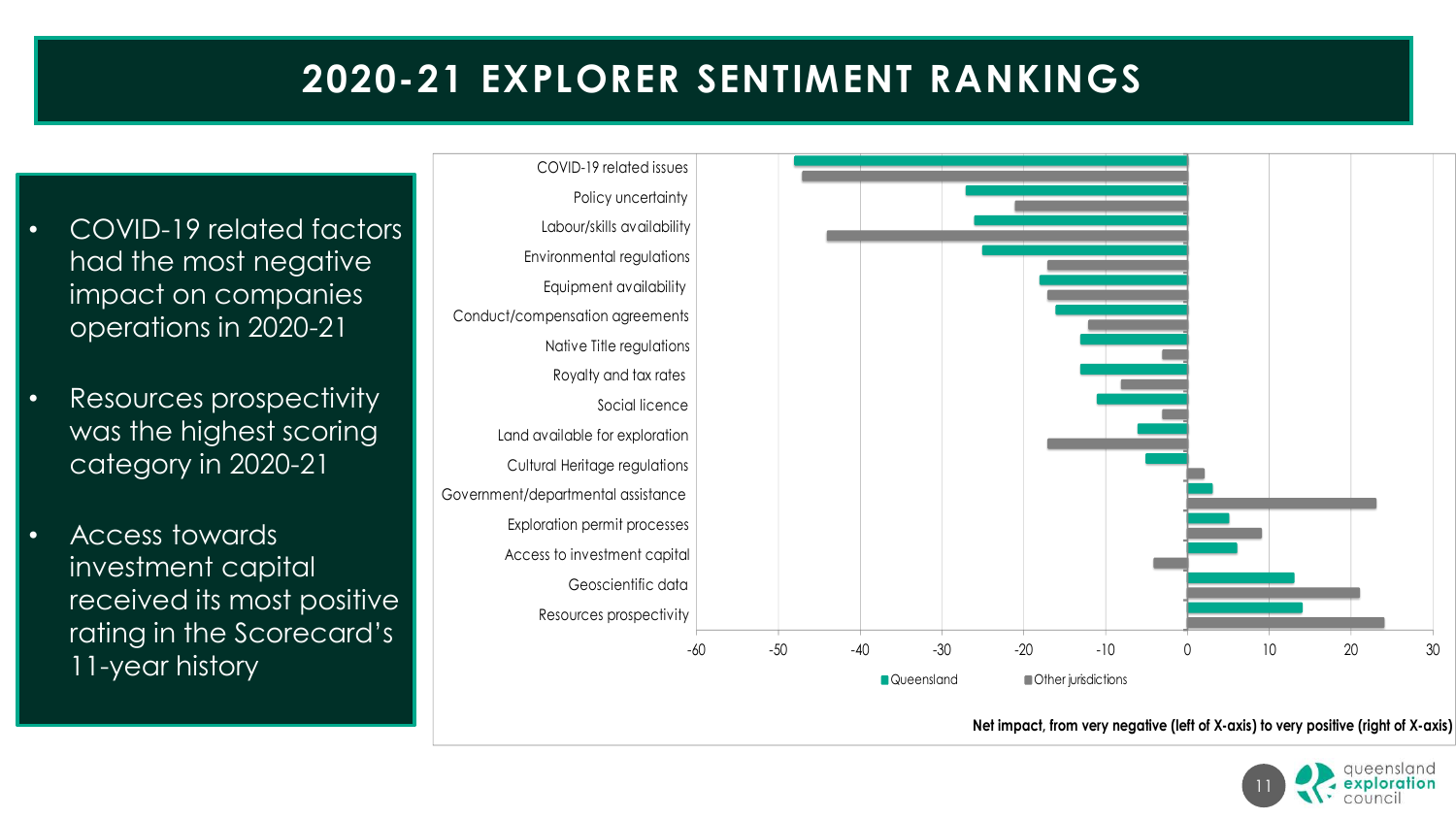#### **2020-21 PETROLEUM SENTIMENT RANKINGS**

- **Prospectivity & Endowment**  Driven by Petroleum scoring mildly negative, while coal was just above neutral & minerals strongly positive.
- **Pre-competitive geoscience data**  Both minerals and petroleum explorers remained strongly positive.
- **Government/departmental assistance** – Negative sentiment driven by petroleum responses.
- **Policy Uncertainty** Negative sentiment felt strongly by minerals and petroleum respondents
- Pre-competitive geoscientific data Cultural Heritage regulations Exploration permit processes Labour/skills availability Native Title regulations Resources prospectivity/endowment Government/departmental assistance Access to investment capital Access to land Compensation agreements Community perceptions of the industry Equipment availability (eg rigs) Environmental regulations Royalty/ tax rates Policy uncertainty COVID-19 related factors



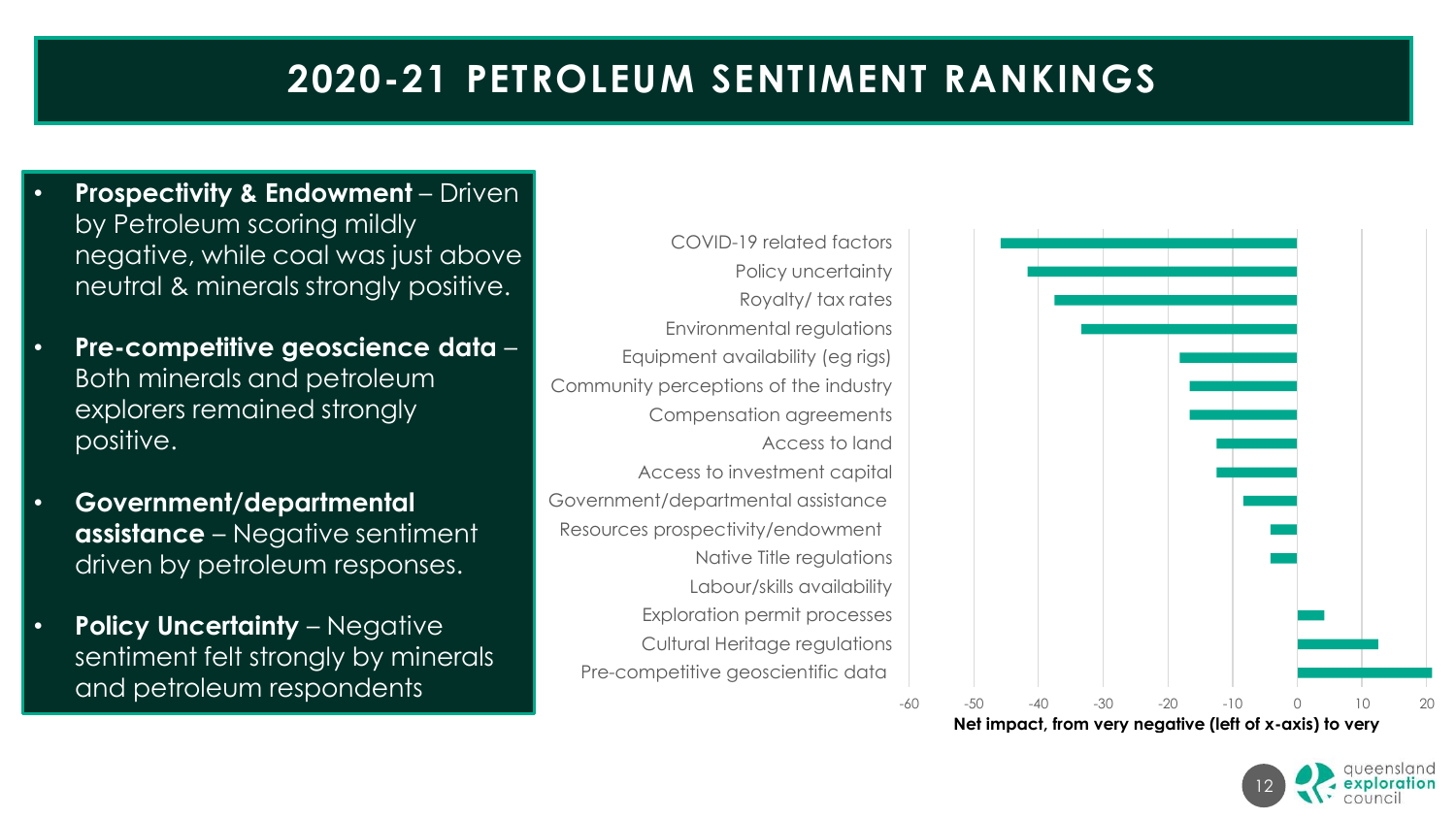#### **CONFIDENCE UP ON ACCESS TO INVESTMENT CAPITAL**

- Sentiment towards investment capital is better than its ever been in the Scorecard's 11-year history!
- Majority of explorers are confident they will be able to raise capital for their operations going forward.
- There is new confidence in the future of Queensland's critical minerals industry.
- Historically low interest rates and high commodity prices are driving investment into stock markets.



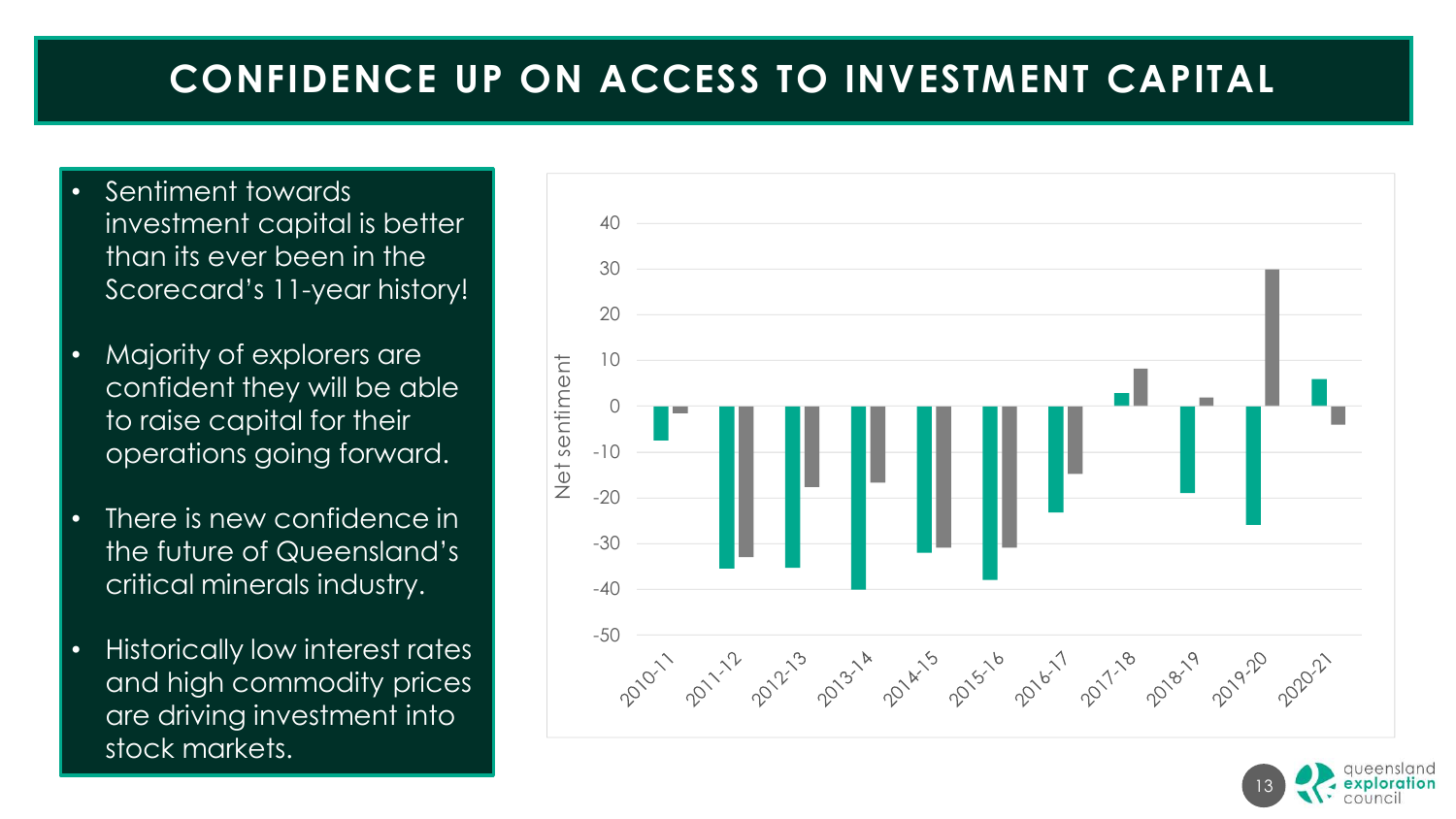#### **12 MONTH OUTLOOK FOR EXPLORATION EXPENDITURE, 2020-21**

- More than a third expect to see an increase in exploration expenditure by more than 25%
- 36% expect to remain the same or increase expenditure
- Very positive outlook for 2022





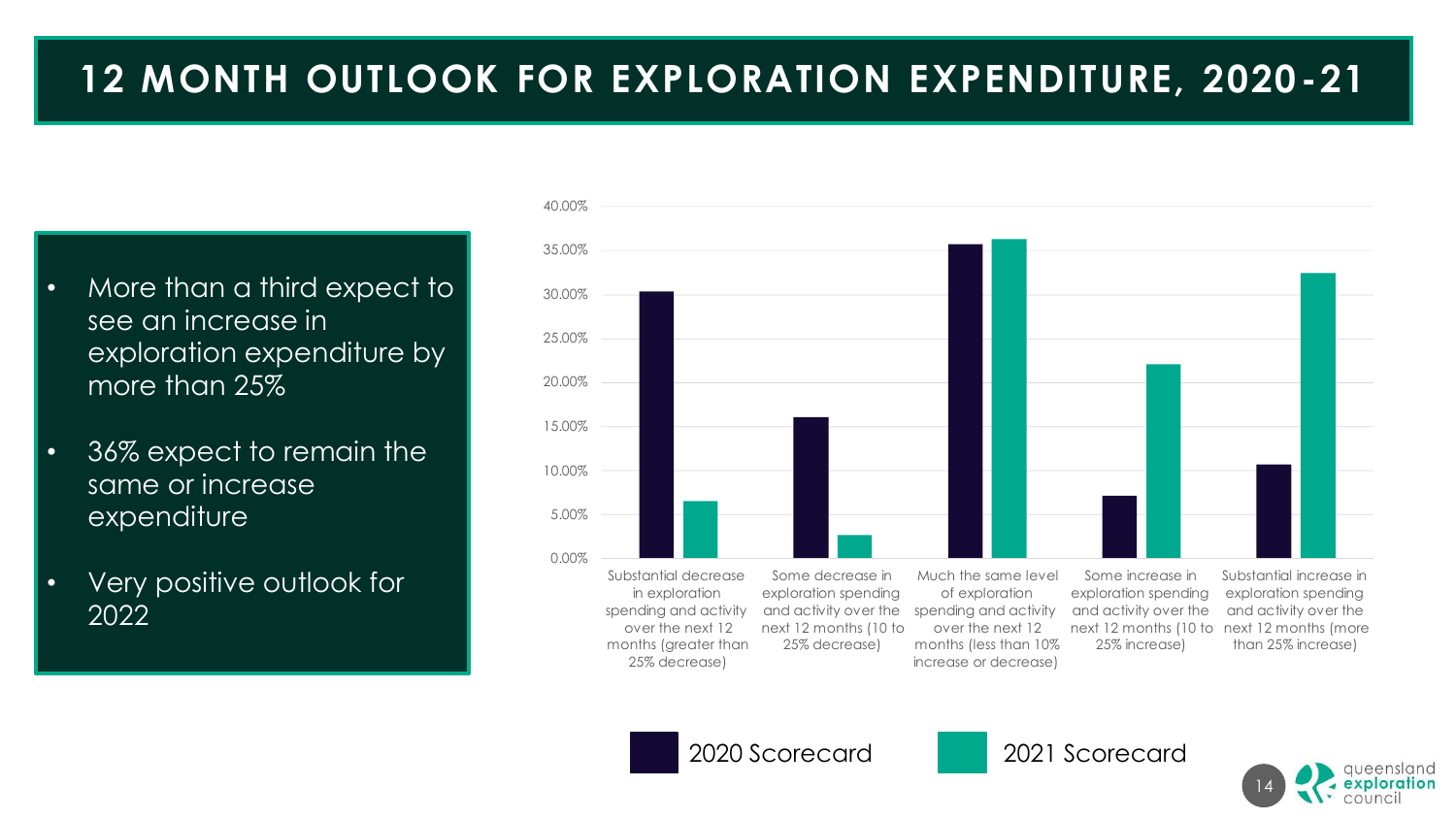#### **GLOBAL AVERAGE BENCHMARK LNG PRICES AND QUEENSLAND PETROLEUM EXPLORATION SPEND, 2002-03 TO 2020-21**

- Petroleum exploration expenditure increased for fourth consecutive year, by 25% in 2020-21
- Qld petroleum exploration activity critical to domestic gas market supply
- 2020-21 Scorecard's benchmark spot LNG price for Japan delivery increased by 80% - welcome recovery from 20-year lows in 2019-20.



Source: METI: JOGMEC: ABS 8412.0

Note: Petroleum exploration expenditure includes appraisal activities, but excludes developmental and production activities,